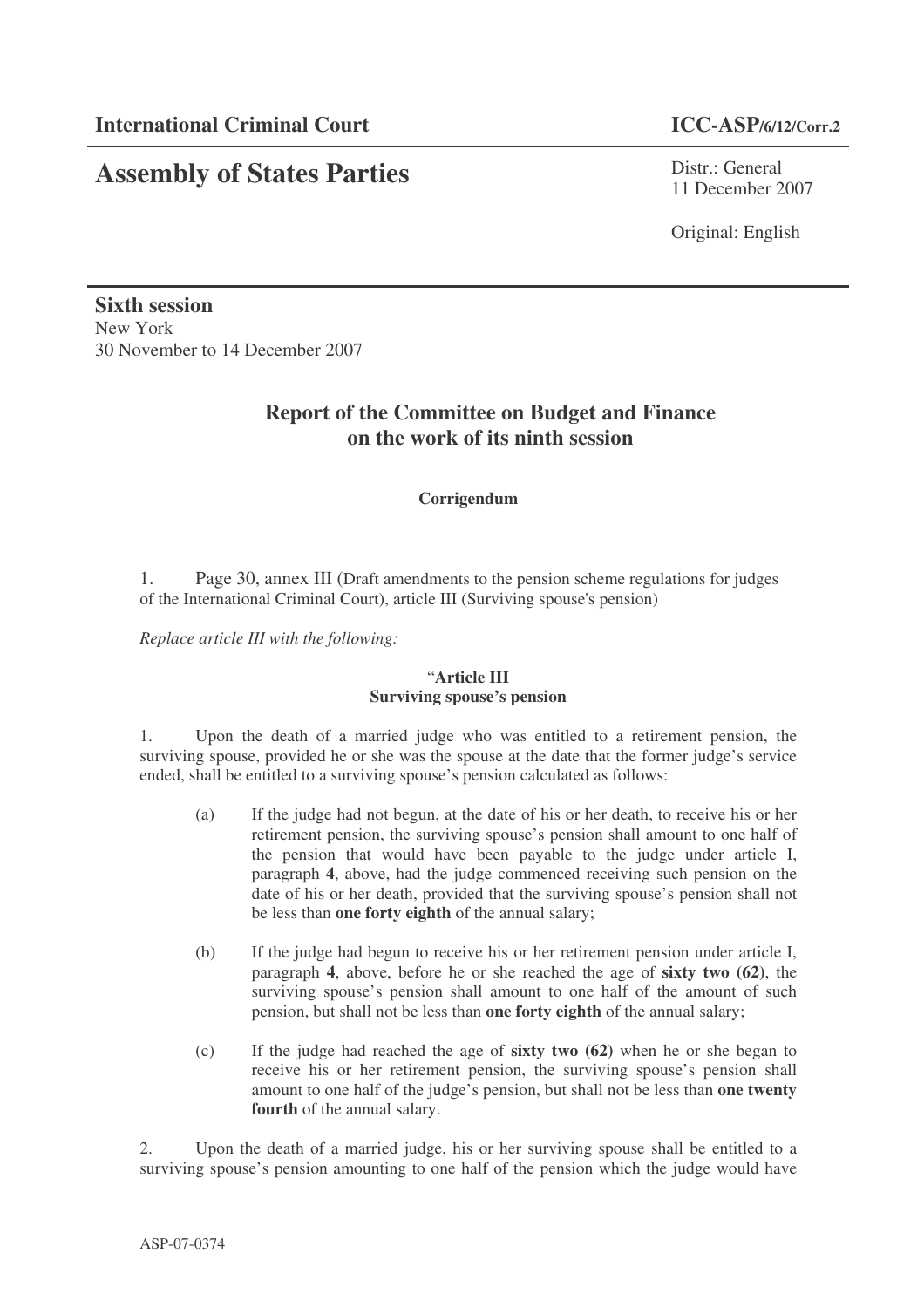ICC-ASP/6/12/Corr.2 Page 2

received had the judge become entitled to a disability pension at the time of his or her death, provided that the surviving spouse's pension shall not be less than **one twenty fourth** of the annual salary.

3. Upon the death of a married former judge who was in receipt of a disability pension, the surviving spouse, provided that he or she was the spouse at the date that the former judge's service ended, shall be entitled to a surviving spouse's pension amounting to one half of the pension which the former judge was receiving, provided that the surviving spouse's pension shall not be less than **one twenty fourth** of the annual salary.

4. Upon remarriage, the surviving spouse's pension shall cease and the surviving spouse shall be granted a lump sum equal to twice the amount of his or her current annual benefit as final settlement."

2. Pages 30 and 31, annex III (Draft amendments to the pension scheme regulations for judges of the International Criminal Court), article IV (Child benefit)

*Replace article IV with the following:*

### **"Article IV Child benefit**

1. Upon the death of a judge or a former judge, his or her natural or legally adopted child shall be entitled, while unmarried and under the age of twenty-one (21), to a benefit calculated as follows:

- (a) Where there is a surviving spouse entitled to a pension under article III above, the annual amount of the child benefit shall be:
	- (i) The equivalent of ten (10) per cent of the retirement pension that the judge was receiving; or,
	- (ii) If the judge had not begun, at the date of his or her death, to receive his or her retirement pension, ten (10) per cent of the pension that would have been payable to him or her under article I, paragraph **4**, had he or she commenced to receive such pension at the date of his or her death; or,
	- (iii) In the case of the death of a judge in office, ten (10) per cent of the pension that the judge would have received had he or she qualified for a disability pension at the date of his or her death;

Provided, in all cases, that the amount of the child's benefit shall not exceed one thirty sixth of the annual base salary;

(b) Where there is no surviving spouse entitled to a pension under article III, or upon the death of the surviving spouse, the total amount of the child benefit payable under subparagraph (a) above shall be increased by the following amount: